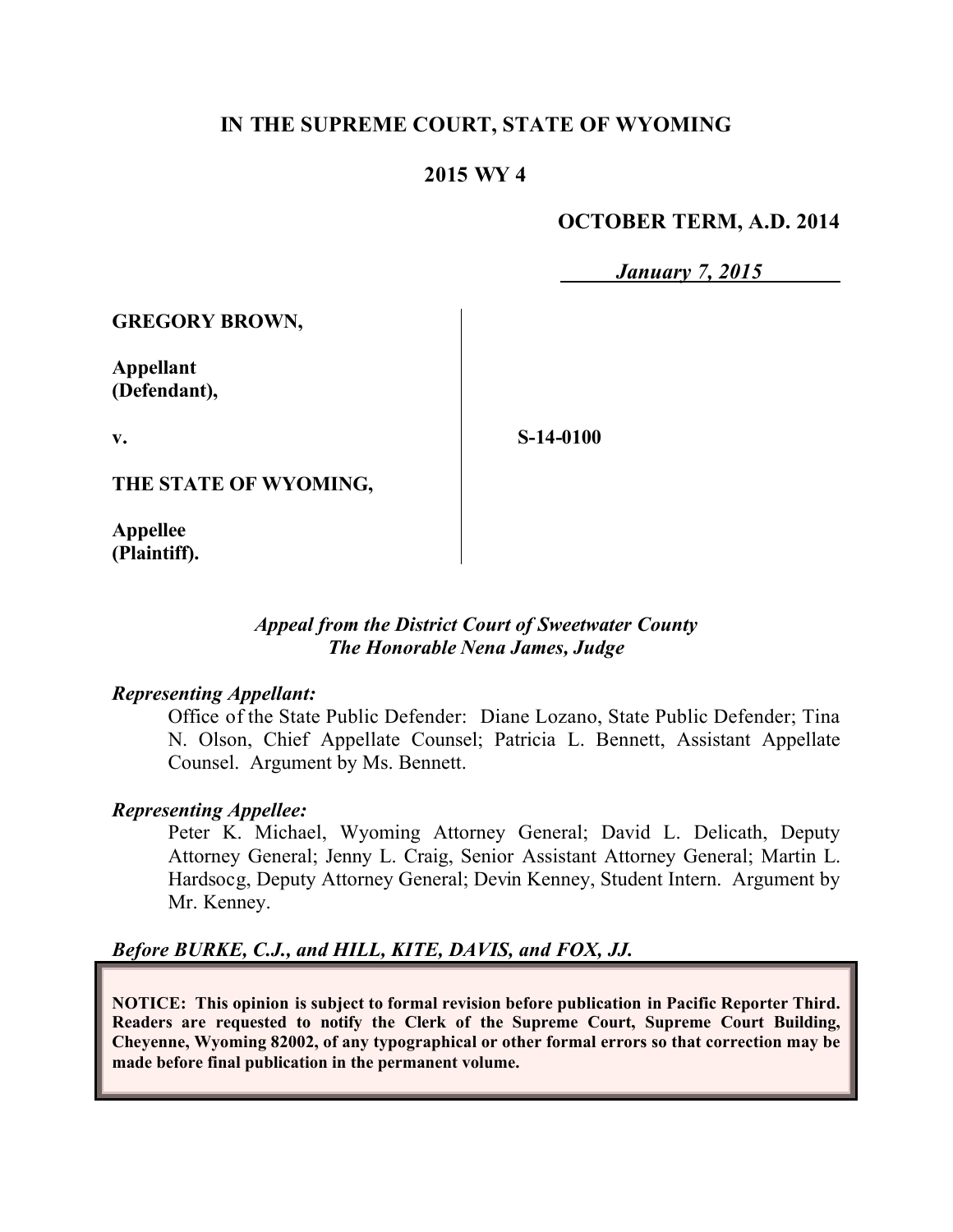## **DAVIS**, Justice.

[¶1] A jury convicted Appellant Gregory Brown of one count of attempted seconddegree sexual abuse of a minor, but acquitted him of three other child sexual abuse charges. He now challenges that conviction and his sentence on three procedural grounds. Appellant claims the district court erred in not declaring a mistrial after one potential juror made an improper remark and others who were ultimately excused became emotional during questioning at the bench during voir dire. He also asserts that the district court impermissibly invaded the province of the jury by supplementing an instruction on the charge of which he was convicted after the jury expressed confusion about the alleged act to which it pertained. Finally, he argues that he was denied due process because his sentence was imposed more than one year after his conviction. We affirm.

#### **ISSUES**

[¶2] 1. Did the district court abuse its discretion by not granting a mistrial due to a potential juror's statement that Appellant "should be locked up," and because other potential jurors became emotional during voir dire?

2. Did the district court abuse its discretion in supplementing the jury instructions to reflect the allegations in the Information to clarify the conduct charged?

3. Did the delay between Appellant's conviction and sentencing violate his constitutional right to speedy sentencing?

### **FACTS**

[¶3] Although the underlying facts of this case are not particularly pertinent to this appeal, we will summarize them to provide context for the charges and proceedings before the district court. When A.I. was approximately five years old, her mother married Appellant. As A.I. matured, Appellant's behavior towards her became inappropriate and disturbing. Two incidents were the basis for the charges against him with regard to A.I.

[¶4] The first occurred when A.I. was thirteen years old. The victim testified that in the summer of 2007, she had fallen asleep in her bed while Appellant was "spooning" with her. When A.I. awoke, Appellant's finger was inside her bra, stroking her near her breast.

[¶5] The second event occurred in December of that same year. A.I. testified that after watching a scary movie ("Halloween") alone together, Appellant and A.I. went to her room to sleep on the bed. During the night, A.I. awoke to find Appellant reaching up her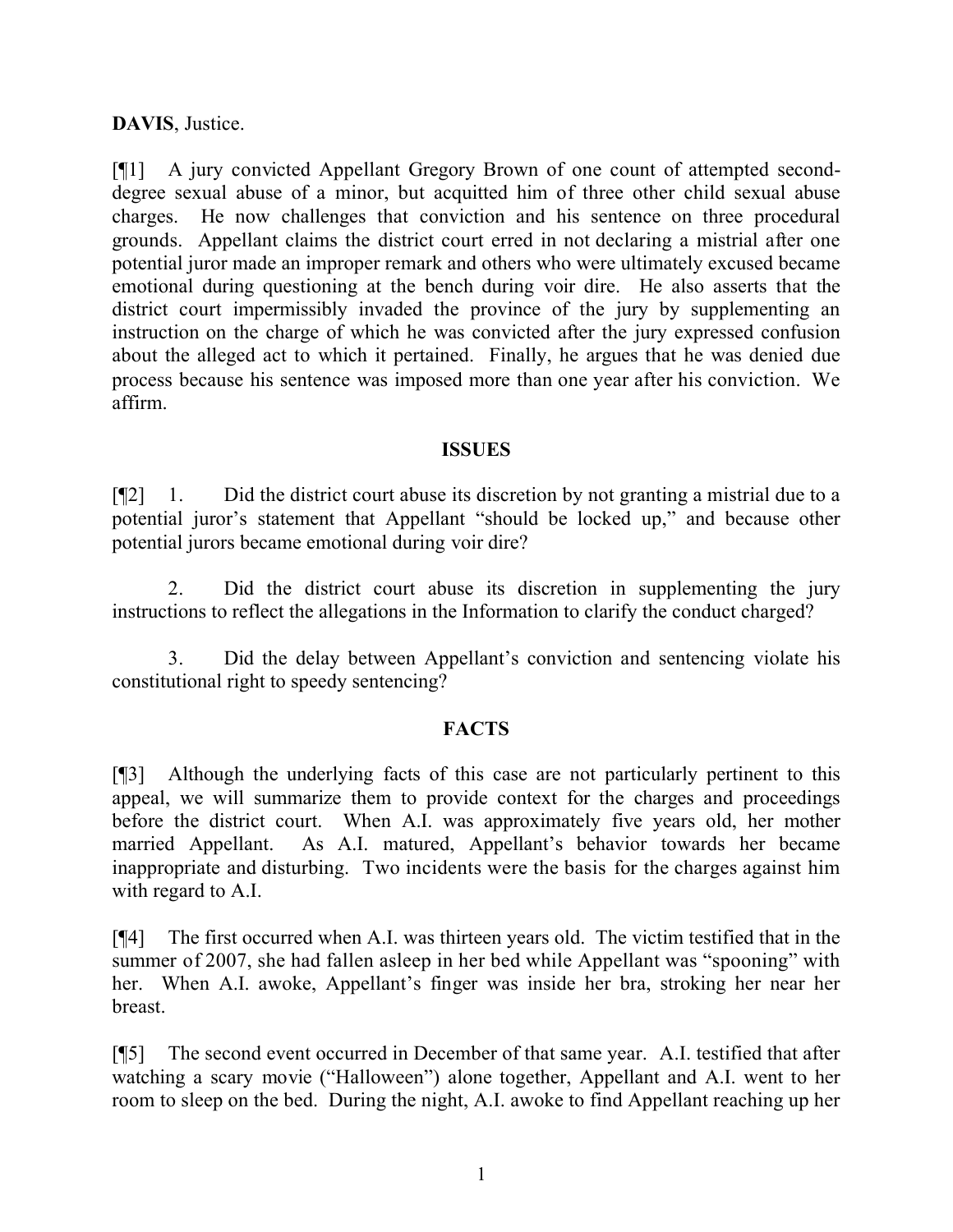shirt toward her breasts. She pushed his hand away several times before he attempted to put his hand down A.I.'s pants, eventually reaching as far as her pubic hair. Having thwarted Appellant's advance, A.I fell back asleep. She later woke up to find her shirt pulled up and his face between her bare breasts while he touched them with his hands. A.I. rolled over onto her stomach and the episode ended.

[¶6] A.I. initially kept these incidents secret, but later told her mother everything. A.I.'s mother immediately took her and the other children from the home, reported the incidents to law enforcement, and then filed for divorce shortly thereafter. However, she subsequently asked the county attorney's office not to pursue charges because she did not believe Appellant would do anything like he had to A.I. again.

[¶7] Three years later, A.I.'s mother was disturbed when she learned from her children that Appellant was engaging in the same apparent grooming conduct with his new girlfriend's daughter, K.M. Appellant had been observed lying on his bed with K.M while they watched television, and he also kissed her on the lips. A.I.'s mother reported her concerns to the Department of Family Services. Appellant was not charged criminally for any of his actions at this point. Soon thereafter, however, Appellant's son recorded a cell phone video of Appellant placing his bare foot in K.M.'s crotch area, which prompted the State to prosecute him for that event and his conduct with A.I.

[¶8] We now turn to the procedural events relating to Appellant's claims of error. Appellant was charged with four counts of child sexual abuse: Count I, second degree sexual abuse of a minor in violation of Wyo. Stat. Ann. § 6-2-315(a)(iii), based upon the first incident where Appellant's finger was inside A.I.'s bra, stroking her near her breast; Count II, second degree sexual abuse of a minor in violation of Wyo. Stat. Ann. § 6-2- 315(a)(iii), based upon the second incident when Appellant pulled up A.I.'s shirt and put his face between her breasts while touching them; Count III, attempt to commit second degree sexual abuse of a minor in violation of Wyo. Stat. Ann.  $\S 6$ -1-301(a)(i) and  $\S 6$ -2-315(a)(iii), based upon the second incident when Appellant attempted to put his hand down A.I.'s pants; and Count IV, third degree sexual abuse of a minor in violation of Wyo. Stat. Ann. § 6-2-316(a)(iv), based upon the recorded incident involving Appellant's girlfriend's daughter K.M.

[¶9] The circuit court held a preliminary hearing, found probable cause on all counts, and bound the case over to the district court. Appellant was arraigned and pled not guilty to all four charges. The case proceeded to trial in due course.

[¶10] Before voir dire began, the district court told counsel that it preferred to resolve issues during jury selection in open court, even if the circumstance involved a sensitive matter. Specifically, the judge advised: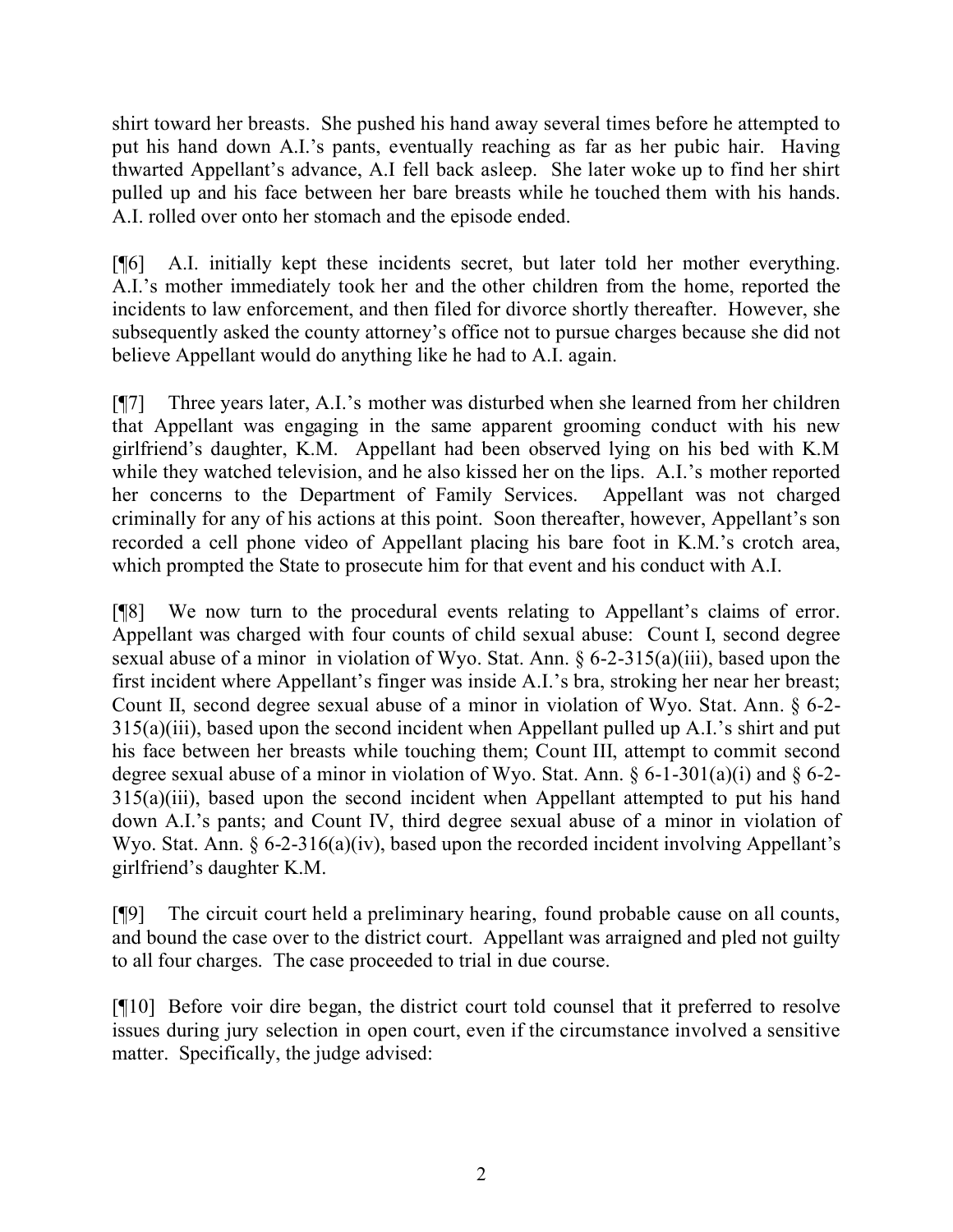I want you to be careful about telling people that they automatically get to come into my office if there is an issue that they feel is sensitive. . . . I don't have time to take all these people in my office. Some of the things can be resolved at the bench. I realize in a case like this, especially if they were victims of sexual assault or whatever, that they don't want to talk about it in front of everyone, but some of them can be brought up to the bench and we can quietly do it and we can resolve it there. For the ones we can't that we need more time and more privacy on, we'll come in here. But it will take five days to get a jury if we haul everybody in here. So you are free to tell them if there is something sensitive we can go up to the bench and talk to the judge about it, but don't say we are all automatically going to go into my office.

[¶11] With these ground rules in place, voir dire began. After swearing in the potential jurors and explaining generally what the case was about, the district court admonished them that they were to answer questions posed by counsel without expressing their opinions about the case, if any of them had formed one. In other words, they were to answer questions concerning whether they had formed opinions either yes or no, and if the answer was yes, to wait for further questioning or direction from the court.

[¶12] Shortly thereafter, when the prosecutor asked whether any potential jurors would have difficulty fairly deciding a case involving sexual abuse of a minor, several raised their hands. The first potential juror called upon said the matter was personal, and she was therefore allowed to approach the bench to explain outside of the hearing of the venire. After she emotionally explained that she had been the victim of sexual abuse, the district court dismissed her for cause without objection from either party.

[¶13] After this first potential juror was excused, J.R. was called to be examined for cause in her place. Unfortunately, J.R. disregarded the court's instruction not to express an opinion when questioned about his ability to be fair, and the following exchange took place within the hearing of the venire:

> *Prosecutor*: Well, I do need to ask, if there is something that you would have raised your hand, what would it have been?

> *Potential Juror, J.R.*: With what this case is. I mean, I was just  $-$  I couldn't  $-$  I'm not going to be able to be fair about it. I mean, my opinion, I guess.

*Prosecutor*: Okay.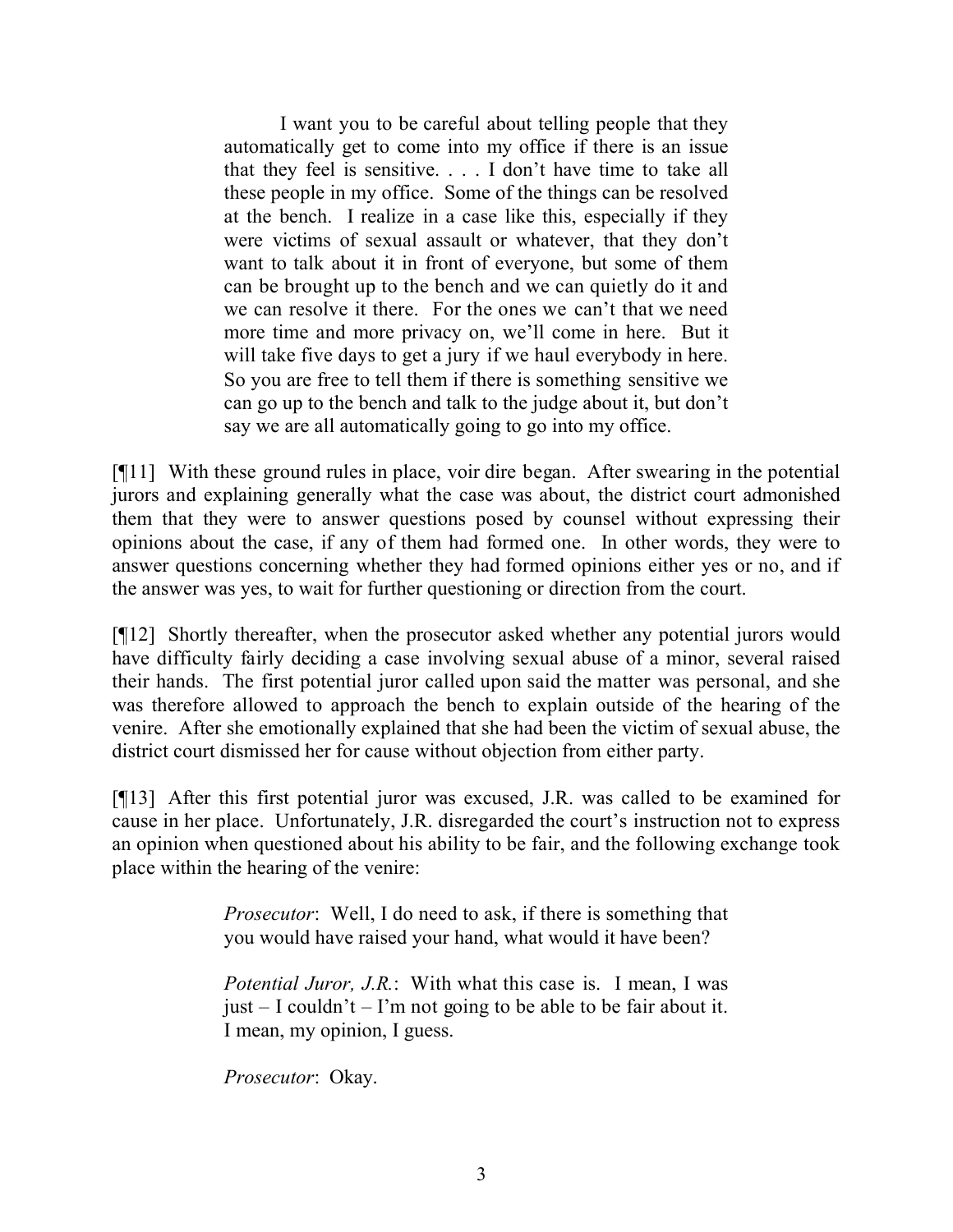*Potential Juror, J.R.*: Goes back to the prejudice thing.

*Prosecutor*: Is this based on a personal experience for you? The question that I was just on.

*Potential Juror, J.R.*: No, it's nothing personal. It's my opinion. My opinion is he should be locked up.

[¶14] Defense counsel immediately moved for a mistrial, claiming that the entire jury pool had been contaminated by J.R.'s opinion that Appellant "should be locked up." In the alternative, he asked the district court to give an instruction on the presumption of innocence. The judge replied that although she had already advised the potential jurors not to state an opinion, she could not "stop them from blurting things out." J.R. was excused for cause, but the court determined the outburst did not warrant a mistrial. It then advised the potential jurors to disregard J.R.'s statement and that Appellant was presumed to be innocent.

[¶15] Voir dire resumed, and the prosecutor continued to ask potential jurors questions regarding their experiences with sexual assault or sexual abuse, and whether they would be able to set aside any feelings they had and render a verdict based solely on the evidence presented. Several potential jurors raised their hands, with some becoming very emotional in subsequent questioning. The first person called on requested to approach the bench and was dismissed for cause because she was a victim of sexual abuse and was also the parent of a child who had been sexually abused.

[¶16] At this point, defense counsel suggested that such personal conversations with potential jurors would more appropriately take place in chambers, out of the sight as well as the hearing of the venire. He pointed out that two potential jurors who had been examined at the bench had been shaking and crying while divulging very sensitive experiences, and that other potential jurors could observe the emotional state these individuals were in when they were discussing their circumstances. The prosecutor agreed. The judge settled on considering whether to examine particular jurors in chambers on an ad hoc basis; that is, she planned to decide on a case-by-case basis whether the level of emotion shown by a potential juror rendered examination in chambers more appropriate than at the bench in the sight of the rest of the panel.

[¶17] Other potential jurors subsequently had to share very personal details of their lives, some doing so at the bench and others in chambers, after which they were excused for cause. All were victims of sexual abuse or parents of children who had been sexually abused. Defense counsel renewed his motion for a mistrial because of the cumulative effect of potential jurors becoming visibly emotional and upset at the bench in sight of the panel, and because of J.R.'s stated opinion that Appellant should be locked up. The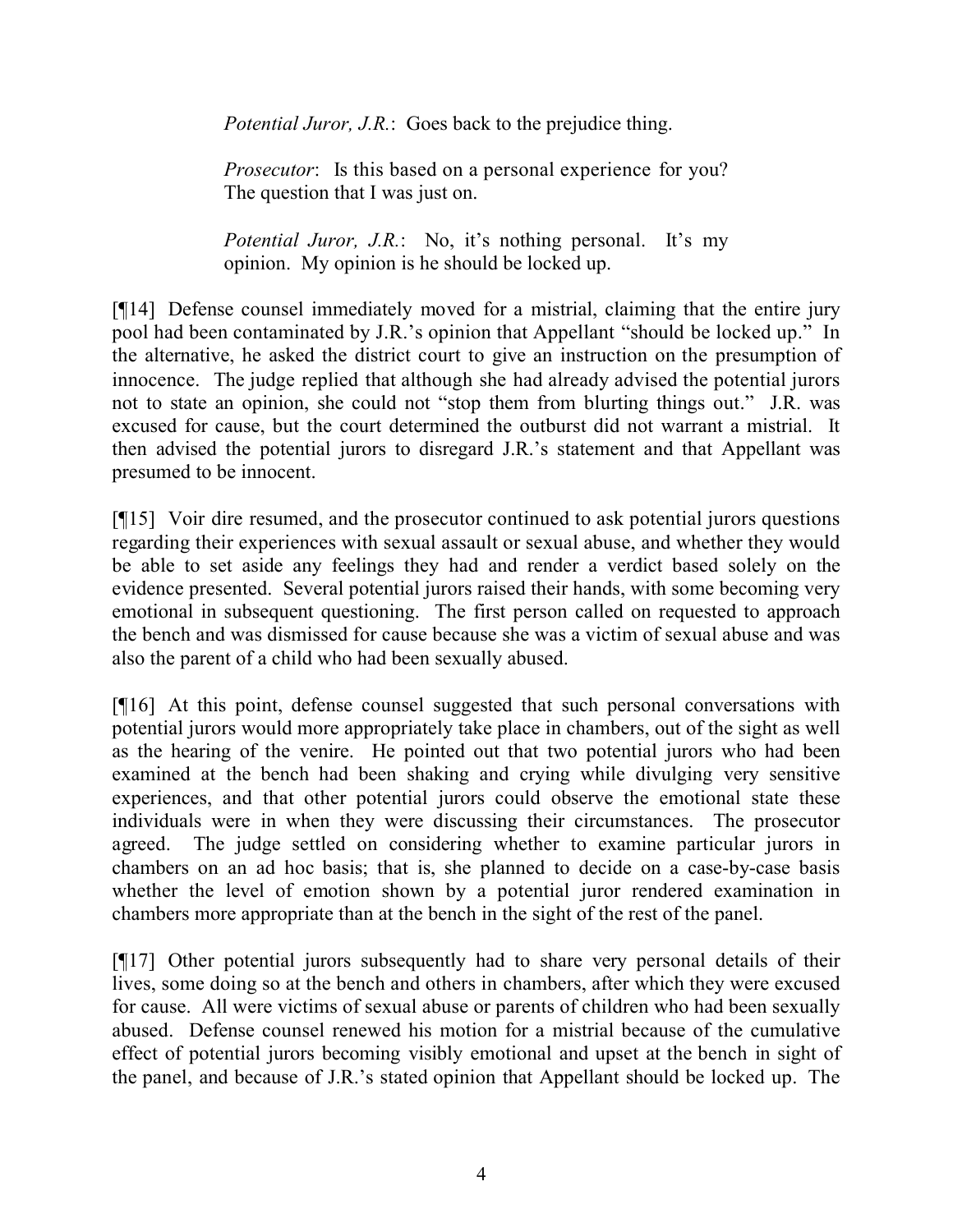district court again denied the motion, holding that J.R.'s outburst and the emotional reactions did not merit a mistrial.

[¶18] After the jury was empanelled, trial proceeded without further incident until jury deliberations. During the formal jury instruction conference, the judge astutely noted that the proposed jury instruction for Count III was less specific than the instructions for Counts I and II. The instructions for Counts I and II explicitly stated that the sexual contact that Appellant was charged with was "touching [A.I.'s] breast" on specific occasions, but the instruction for Count III stated only that Appellant did "an act," which was unspecified. Neither attorney objected to the proposed instruction for Count III, and it was given without adding any specific language describing the charged act. The district court advised counsel to be aware of the language in this instruction and to ensure that they addressed the conduct it pertained to in their closing arguments.

[¶19] The judge then read the agreed upon instructions to the jury, of which the following are pertinent to this appeal:

#### **Instruction No. 10**

The law raises no presumption against the defendant but rather, the presumption of law is in favor of his innocence. In order to convict the defendant of the crime charged, every material and necessary element to constitute such crime must be proved beyond a reasonable doubt and if the jury has a reasonable doubt on any necessary element, it is your duty to give the benefit of such doubt to the defendant and acquit him. This presumption of innocence is not merely a matter of form which the jury may disregard at pleasure, but rather it is a part of the law of the land and it is a right guaranteed by that law to every person accused of a crime. Thus presumption of innocence continues with the defendant through all the stages of the trial and until the case has been finally submitted to the jury and until the jury has found that this presumption has been overcome by the evidence in the case convincing you of his guilt beyond a reasonable doubt.

The Information in this case in only a formal charge and is not to be considered [as] evidence of guilt on the part of the defendant. Nothing is to be taken by implication against him.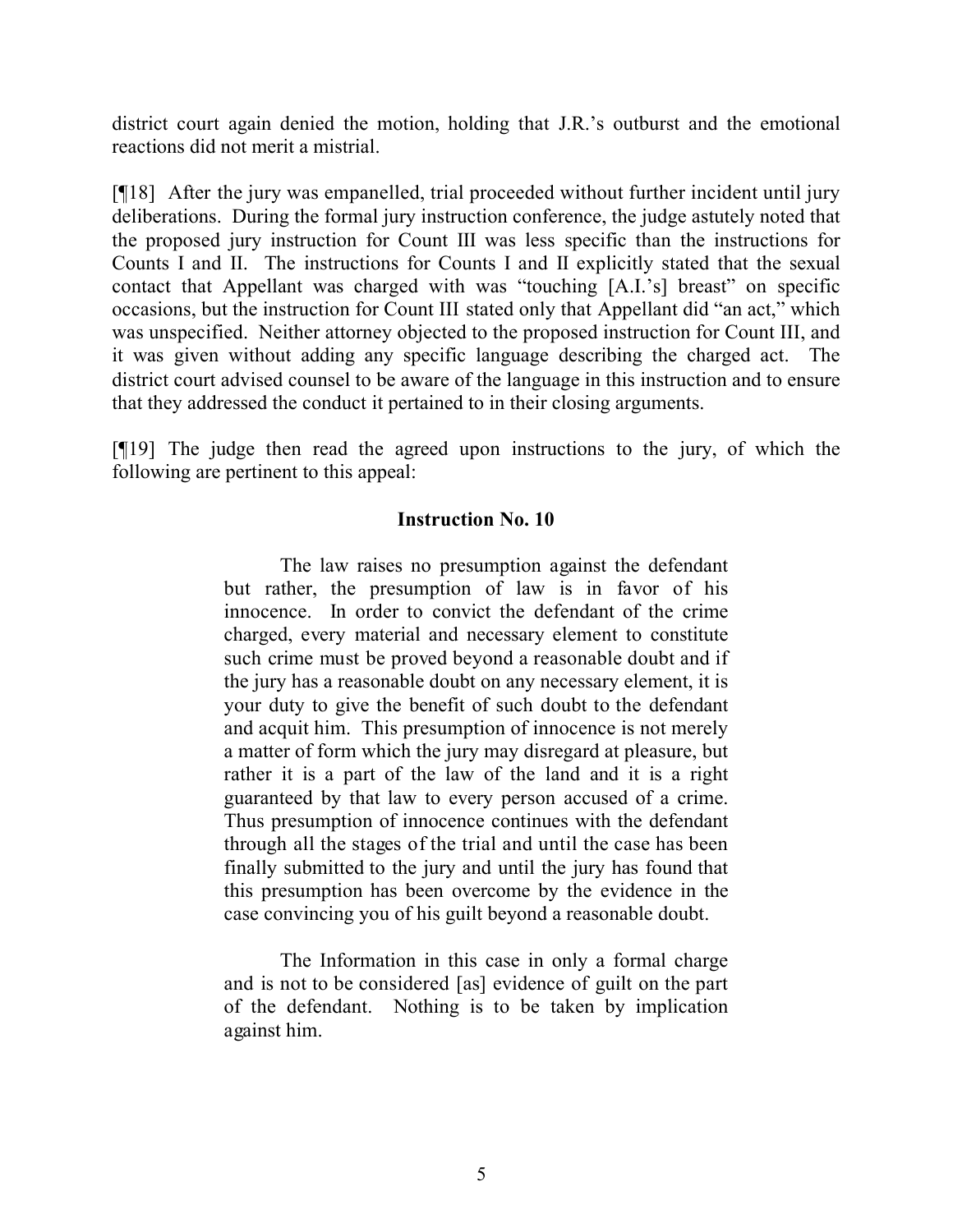### **Instruction No. 19**

The elements of the crime of Attempted Sexual Abuse of a Minor in the Second Degree, as charged in Count III, are:

- 1. During the month of December, 2007;
- 2. In Sweetwater County, Wyoming;
- 3. The Defendant, Gregory Brown;
- 4. With intent to commit the crime of Sexual Abuse of a Minor in the Second Degree;
- 5. Did an act which was a substantial step toward commission of the crime of Sexual Abuse of a Minor in the Second Degree.

As used in this instruction, "substantial step" means conduct which is strongly corroborative of the firmness of the Defendant's intention to complete the commission of the crime.

Closing arguments by counsel followed. The case was then submitted to the jury.

[¶20] After a few hours of deliberation, the jury sent the judge a note expressing confusion as to whether the charge in Count III related to a specific act or was a "Hail Mary" pass for the prosecution. *See infra*, ¶ 37. While Appellant objected to a further instruction clarifying the change, the court determined that a supplemental instruction was necessary. Accordingly, the judge gave an instruction which explained that "the act alleged in Element 5 of Instruction No. 19 is 'attempting to touch [A.I.'s] vaginal area.'"

[¶21] Later that same day, the jury returned with a guilty verdict on Count III, but it acquitted on the other three counts. Because Appellant is claiming an unreasonable delay in his sentencing, we will describe what transpired after the verdict was entered:

- Appellant filed a motion for a new trial on July 23, 2012, pursuant to W.R.Cr.P 33, and a hearing was set for the first of August. On August 1, 2012, the district court denied the motion after hearing arguments from both parties.
- A presentence report was ordered on July 27, 2012 and filed on October 2, 2012.
- On October 9, 2012, the district court set sentencing for October 29, 2012. Appellant moved to continue sentencing to allow additional time to prepare, and the State did not object. Sentencing was therefore continued until November 16, 2012.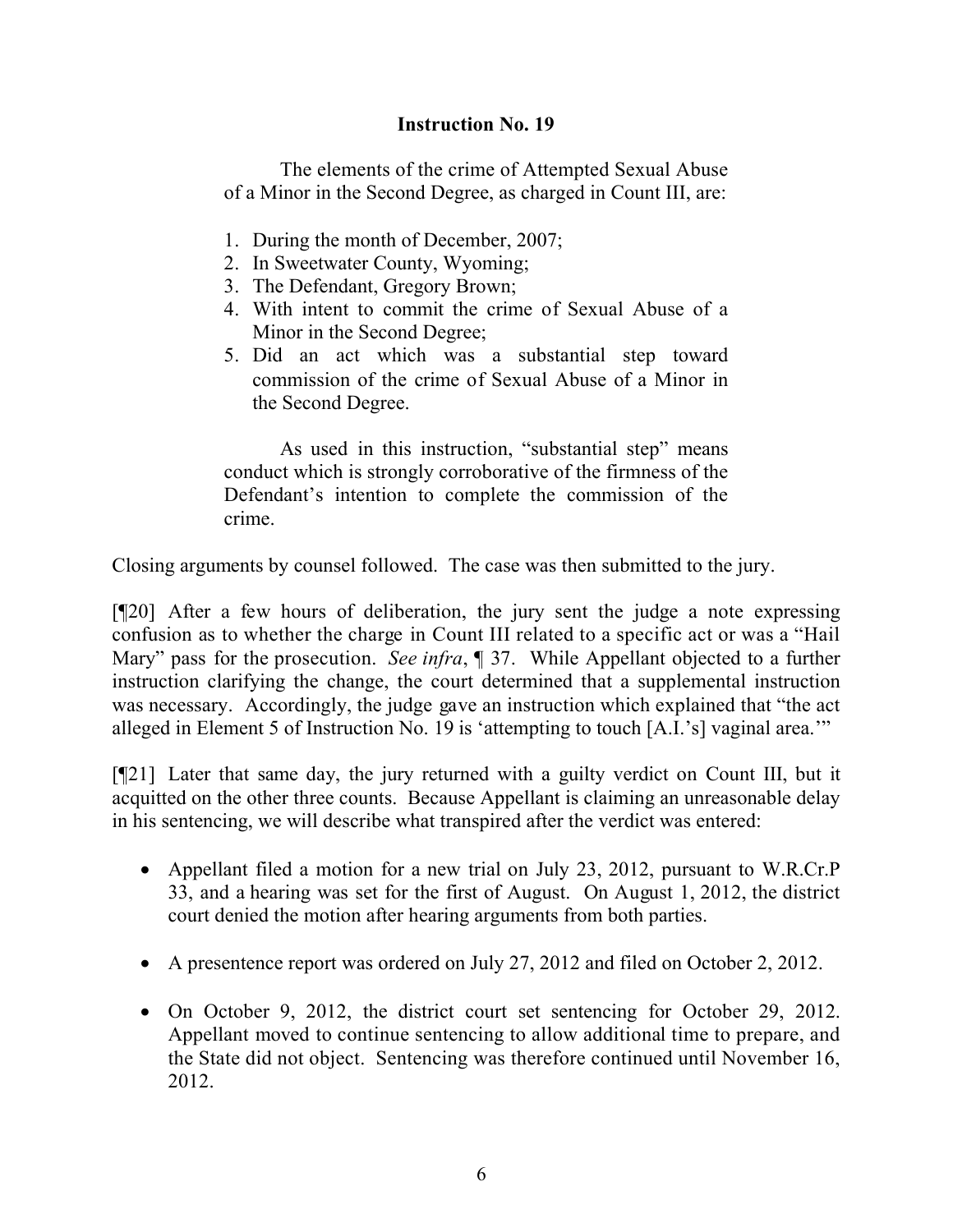- The parties appeared on November 16, but sentencing was again continued in order to allow the parties additional time to research the State's request to introduce W.R.E. 404(b) evidence at sentencing, and for defense counsel to respond and produce a proposed witness list.
- After various motions and issues leading to several continuances were decided, a sentencing hearing was set for May 14, 2013. On May 2, the State filed a motion to continue sentencing because the prosecutor and some of the State's witnesses were unavailable. The district court granted the motion after holding a hearing. While Appellant's counsel conceded responsibility for many of the delays in sentencing, he nevertheless objected to this continuance.
- The district court reset the sentencing hearing for May 29, 2013, and the hearing began on that date.<sup>1</sup> However, it could not be completed in the allotted time; when time ran out, Appellant had not finished presenting his evidence.
- The district court continued the sentencing hearing to June 18, 2013. However, the prosecutor had a scheduling conflict, and defense counsel had planned a vacation at that time, and the judge reset the hearing for July 23, 2013 at their request.
- A week before the hearing, Appellant filed a motion to dismiss asserting that a "delay in sentencing over one (1) calendar year from the date guilt was established is a violation of [Appellant's] due process, is against the interest of justice and is presumptively unreasonable." The district court denied the motion, finding that while some delay was attributable to the State, a number of the continuances were to accommodate Appellant and his counsel.
- The continued hearing occurred as scheduled on July 23, 2013. The remaining evidence was presented by Appellant and arguments were made by both sides. The district court sentenced Appellant to not less than thirty-three nor more than sixty months incarceration.

Appellant timely perfected this appeal.

# **DISCUSSION**

# *Impartial Jury*

 $1$  Both parties refer to this hearing as being held on either May 28 or 29, 2013, but for some unexplained reason the date reflected on the transcript in the record is dated June 29, 2013. We assume this is simply a clerical error.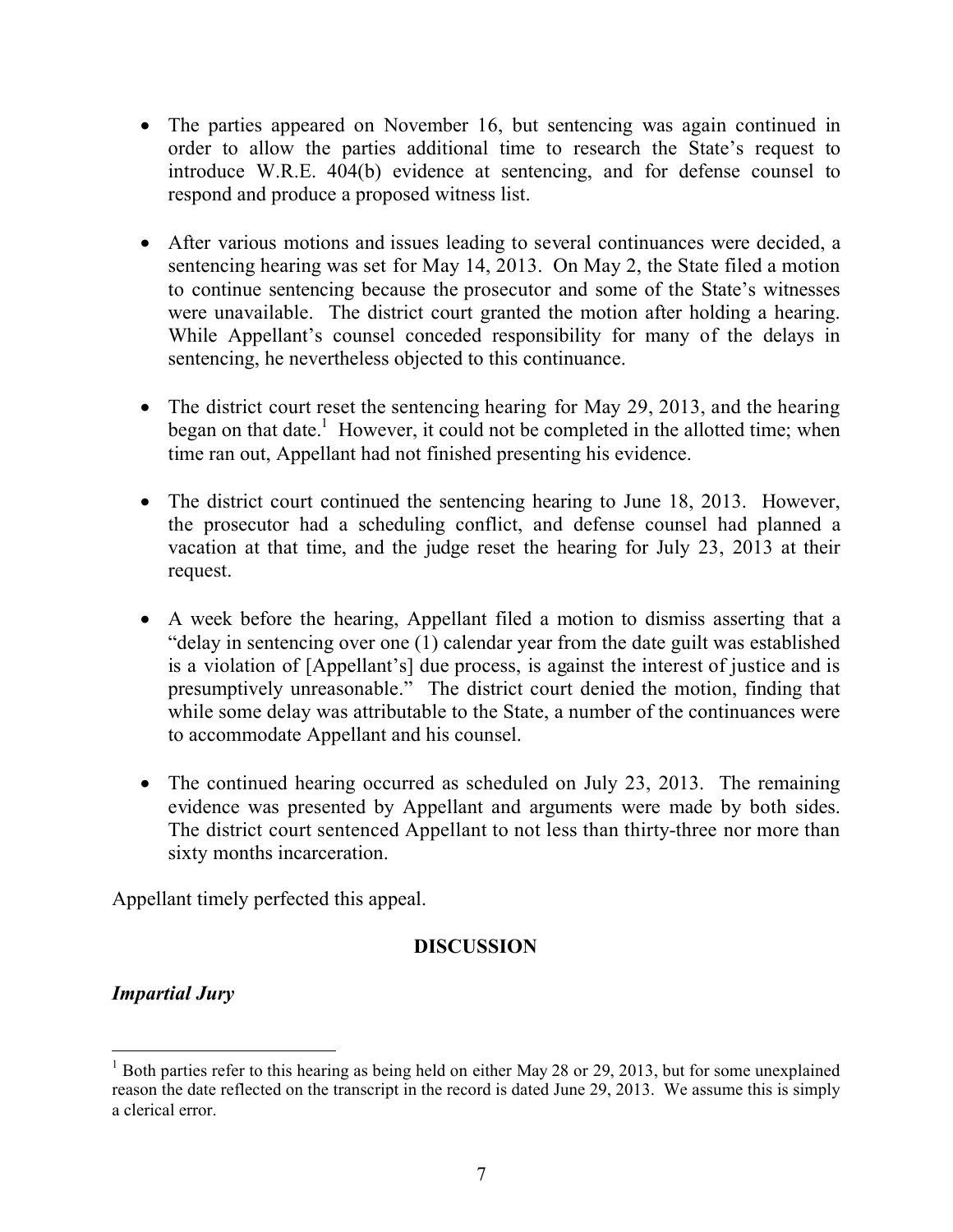[¶22] Article 1, § 10 of the Wyoming Constitution as well as the Sixth Amendment to the United States Constitution guarantees defendants in criminal proceedings a trial by an impartial jury. *Miller v. State*, 904 P.2d 344, 352 (Wyo. 1995). A criminal defendant's constitutional right to due process also guarantees the right to an impartial jury. *Id.* "An impartial jury consists of those jurors who will conscientiously apply the law and find the facts." *Id.* "Impartiality is not measured easily by tests as it is not a technical conception but rather a state of mind." *Id.*

[¶23] The mechanism that assures a defendant's right to a fair and impartial jury is voir dire, which affords each party an opportunity to examine the venire to discover whether potential jurors have biases and prejudices which would prevent them from deciding the case fairly. *Id.*; *see Summers v. State*, 725 P.2d 1033, 1037 (Wyo. 1986), *adhered to on reh'g*, 731 P.2d 558 (Wyo. 1987). "A trial court has broad discretion concerning the questioning of prospective jurors during voir dire because it has the duty to determine if any of the prospective jurors are so biased and prejudiced they could not render a fair and impartial verdict." *Miller*, 904 P.2d at 352. That said, such discretion must be exercised subject to the essential demands of fairness. *Id.*

[¶24] Appellant asserts that fairness and impartiality were lost when a potential juror expressed an opinion that Appellant "should be locked up" and others became emotional in the presence of the entire jury pool during voir dire. He argues that the district court erred in denying his motion for a mistrial because all of the potential jurors, including those ultimately selected, were tainted by these events. After reviewing the record and considering controlling case law, we must disagree.

[¶25] We will not reverse the denial of a motion for mistrial absent a clear abuse of discretion that causes prejudice to the defendant. *Oldman v. State*, 998 P.2d 957, 963 (Wyo. 2000); *see also Janpol v. State*, 2008 WY 21, ¶ 21, 178 P.3d 396, 404 (Wyo. 2008); *Thomas v. State*, 2006 WY 34, ¶ 10, 131 P.3d 348, 352 (Wyo. 2006). The decision to deny or grant a mistrial is necessarily discretionary because the district court is in a better position than we are to assess the potential for prejudice. *Janpol*, ¶ 21, 178 P.3d at 396. A district court abuses its discretion when it could not have reasonably concluded as it did. *Id.* "Reasonably" means sound judgment exercised with regard to what is right under the circumstances without being arbitrary or capricious. *Thomas*, ¶ 10, 131 P.3d at 352.

[¶26] Appellant relies heavily on *Miller v. State, supra.* In that case, a potential juror said in earshot of the entire venire that the defendant had stolen his horse. 904 P.2d at 351. The defendant moved for a mistrial, but the district court denied the motion. *Id.* at 351-52. While the potential juror was dismissed for cause, the judge did not instruct the jury to disregard the statement or take any other corrective measures. *Id.* at 352. Under those circumstances, we concluded that the district court had abused its discretion in denying the defendant's motion for a mistrial. *Id.* at 354.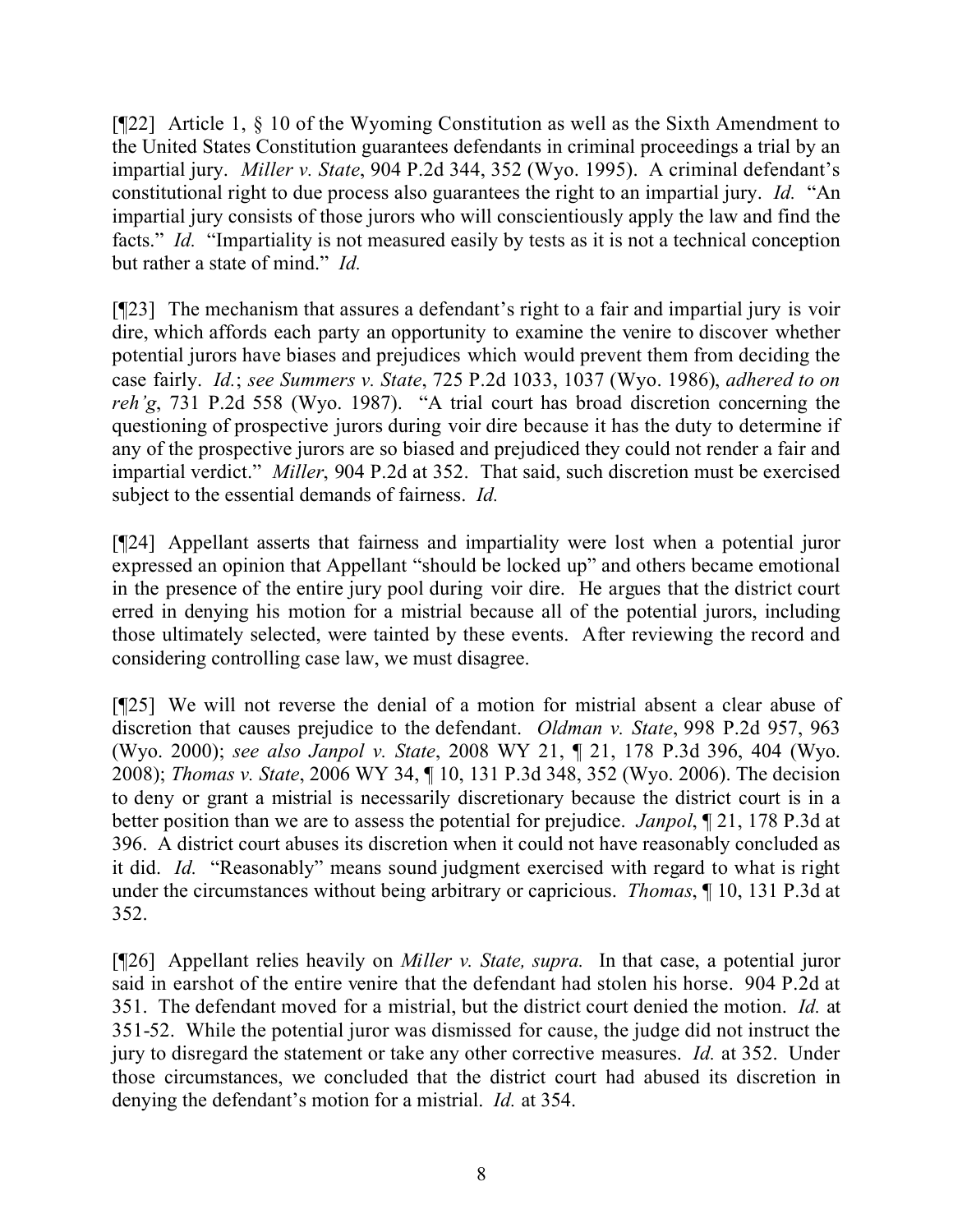[¶27] On the other hand, the State directs our attention to *Oldman v. State, supra.* There a potential juror said that he thought the defendant was guilty. 998 P.2d at 964. The district court denied a motion for mistrial. This Court affirmed. *Id.* at 964-65. In doing so, we distinguished *Miller*, explaining:

> This case is distinguishable with respect to two salient points. First, the nature of the prospective juror's remarks and second, the court's reaction to those remarks. The venireman in *Miller* stated that he had personal knowledge that the defendant had committed a previous crime. We said there that the exposure of the jury panel to such specific information required a presumption of implied juror bias and the disqualification of the panel. By contrast, in this case, the venireman said:

> > You've spent a lot of money so far on this case. You've got him to court. And in my opinion, if I had this opinion right now, I'd say he's guilty because I believe you've done what you think is right.

This juror did not claim any personal knowledge that [the defendant] had committed a criminal offense. The remarks were not specific to [the defendant] or to the case. Essentially, they demonstrated a general attitude about the criminal justice system. On this premise, this case is distinguishable from the direct accusation involved in *Miller*.

*Id.* at 964 (citations omitted).

[¶28] We also distinguished *Miller* because of the district court's effective response in *Oldman*. *Id.* While the venireman was dismissed for cause in *Miller*, the other potential jurors were neither instructed to disregard the improper remarks nor given any other curative advisements. 904 P.2d at 352. The district court in *Oldman* "took prompt and appropriate remedial steps." 998 P.2d at 964. Not only was the individual dismissed for cause immediately, but the district court also instructed the other potential jurors to disregard the statement and adequately advised them so as to "assure[] itself that the remaining jurors not only understood the presumption of innocence, but that they were committed to it, and that they understood the State's burden of proof." *Id.*

[¶29] Potential juror J.R.'s comment that Appellant "should be locked up" is similar to that made in *Oldman*. J.R. did not claim any personal knowledge that Appellant had committed a criminal offense: "No, it's nothing personal. It's my opinion. My opinion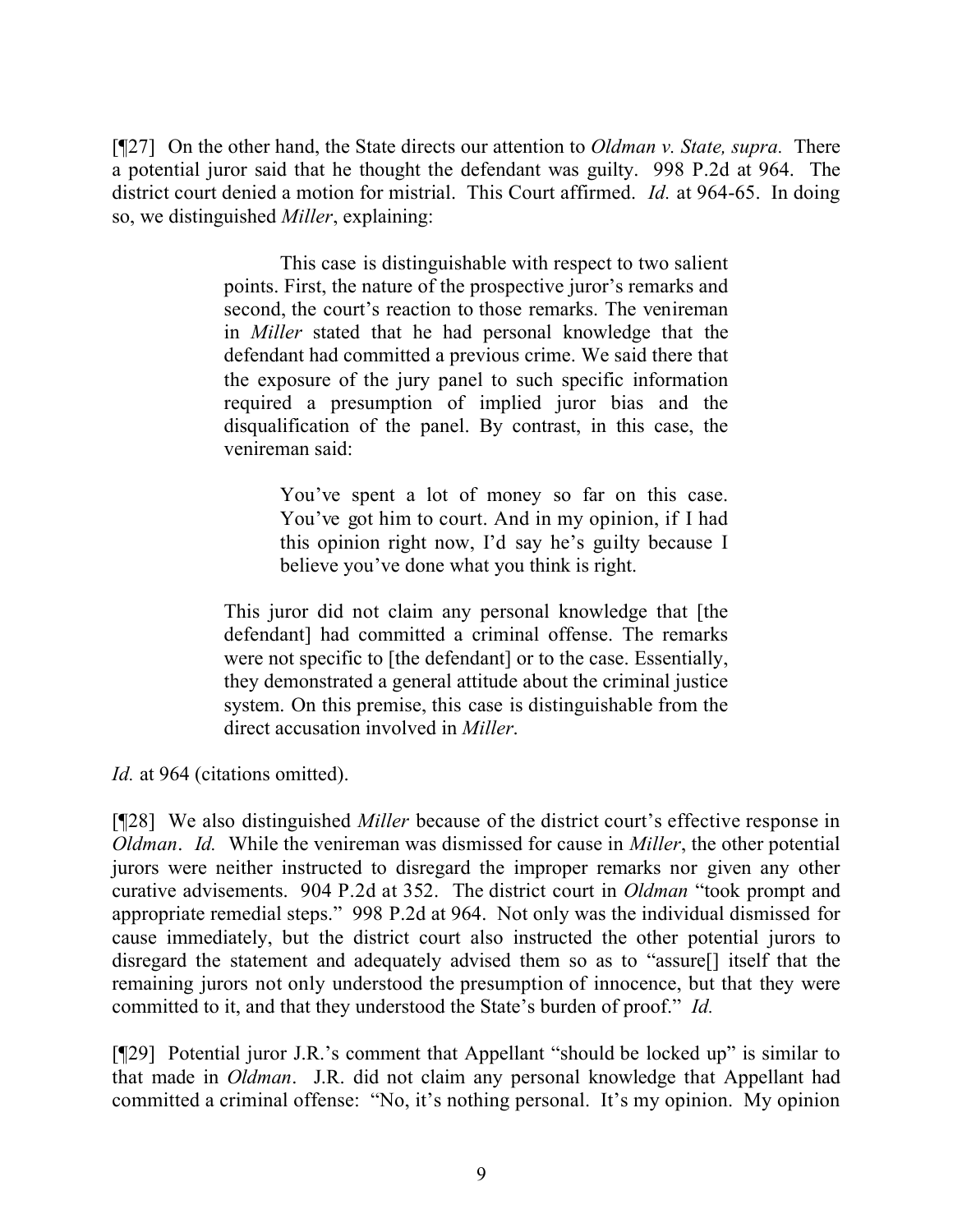is he should be locked up." The statement was a baseless reaction that conflicts with the presumption of innocence.

[¶30] The district court also took appropriate curative measures in this case. It dismissed J.R. for cause, instructed the members of the jury pool to disregard the statement, and at the behest of defense counsel advised them on the presumption of innocence:

> Everyone in this courtroom needs to, and you are instructed to, disregard the statement that was made by [J.R.] about his personal opinion in this case. When we began this process about 45 minutes ago I very clearly stated that if you are asked if you have an opinion say yes or no, but do not state what that opinion is. Again I give you that directive as questions are asked. But you are specifically ordered to disregard his statement.

> At this time I also advise you that the Defendant in this case is presumed to be innocent and that presumption remains with the Defendant unless and until the State is able to prove him guilty beyond a reasonable doubt. That is a legal concept that you'll be hearing a lot about in the trial, but at this point it is important to state that up front. So I think we can move on from here, but again, please do not blurt out your personal opinions. If you have one and you are asked about it say you have it or you don't, but don't actually get into [the] substance of it.

By its prompt advisements, the district court repaired whatever harm, if any, had been caused by the improper statement, as had been done in *Oldman*.

[¶31] In an attempt to distinguish *Oldman*, Appellant contends that the words "locked up" go to punishment and not guilt. However, the transcript provides context for the statement, and we are unable to construe it as Appellant says we should. J.R. was saying, in substance, that he believed Appellant to be guilty without hearing any evidence. In any event, the jury was instructed that it should not concern itself with punishment.<sup>2</sup> Of course, the jury had no opportunity to consider what sentence Appellant should receive, as that decision is entrusted to the district judge.

 <sup>2</sup> The district court instructed the jury "that in arriving at a verdict in this case the question of possible punishment of the Defendant is of no concern to the jury and should not in any sense enter into or influence your deliberation."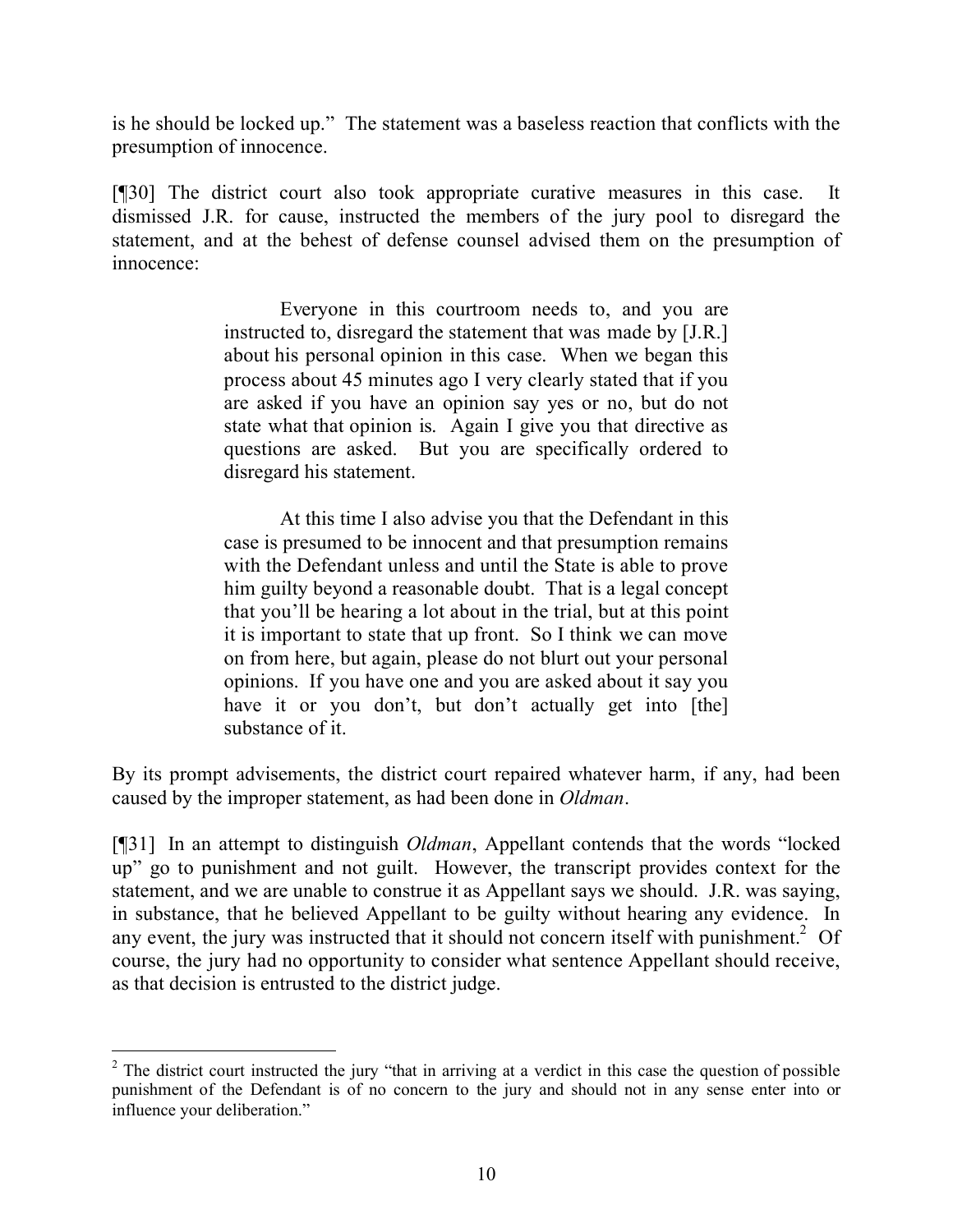[¶32] With regard to Appellant's assertion of prejudice due to the visible emotion of some potential jurors while talking about their personal circumstances at the bench, we have carefully reviewed the record and find that those events did not deprive Appellant of a fair and impartial jury. All the venire who became emotional while explaining the source of their concerns were excused for cause, and the record does not indicate that other potential jurors became biased because they observed those excused. Indeed, Appellant was acquitted of three of the four counts against him, which supports a conclusion that the jury decided the case based upon the evidence, and that it was not biased by either the improper statement or the emotional state of some in the jury pool.

[¶33] "An impartial jury consists of those jurors who will conscientiously apply the law and find the facts." *Miller*, 904 P.2d at 352 (citing *Wainwright v. Witt*, 469 U.S. 412, 423, 105 S.Ct. 844, 852, 83 L.Ed.2d 841 (1985)); *see also Smith v. State*, 2008 WY 98, ¶¶ 24-25, 190 P.3d 522, 530 (Wyo. 2008). While courts must strive to insulate jurors from every compromising situation, we are cognizant that "it is virtually impossible to shield jurors from every contact or influence that might theoretically affect their vote." *Teniente v. State*, 2007 WY 165, ¶ 8, 169 P.3d 512, 520 (Wyo. 2007) (citations omitted). We therefore conclude that the district court did not abuse its discretion by denying Appellant's motion for a mistrial due to a potential juror's statement that Appellant "should be locked up" and because other potential jurors became emotional at voir dire.

[¶34] We take this opportunity to point out that the sensitive portions of questioning those potential jurors who shared their very personal circumstances involving sexual abuse should have been handled in chambers to assure them the measure of dignity and privacy they deserved. Potential jurors are summoned on pain of being held in contempt if they fail to appear. They are administered an oath that requires them to truthfully answer questions put to them in front of other members of the community. They have no choice but to be there and to be honest.

[¶35] As the voir dire in this case established, sadly far too many potential jurors or their children, siblings, or friends have been sexually abused. It is a virtual certainty that there will be victims of child sexual or other abuse in the venire in cases such as this. Some of them may never have told anyone of their nightmare, or may have told only their closest associates, spouses, or counselors. They are understandably fearful of exposing something of which they may be unfairly ashamed to other members of the venire. Speaking of abuse inflicted upon them or their children may draw tears of anger or regret.

[¶36] Although conducting examinations of potential jurors at the bench may be efficient and quite proper in many circumstances, care should be taken not to revictimize citizens who are simply performing their civic duty. We would strongly encourage district judges to extend them the humanity of allowing them to answer questions likely to elicit these kinds of experiences in chambers, out of the sight and possible hearing of their neighbors. Questions can be structured so as to identify those likely to have to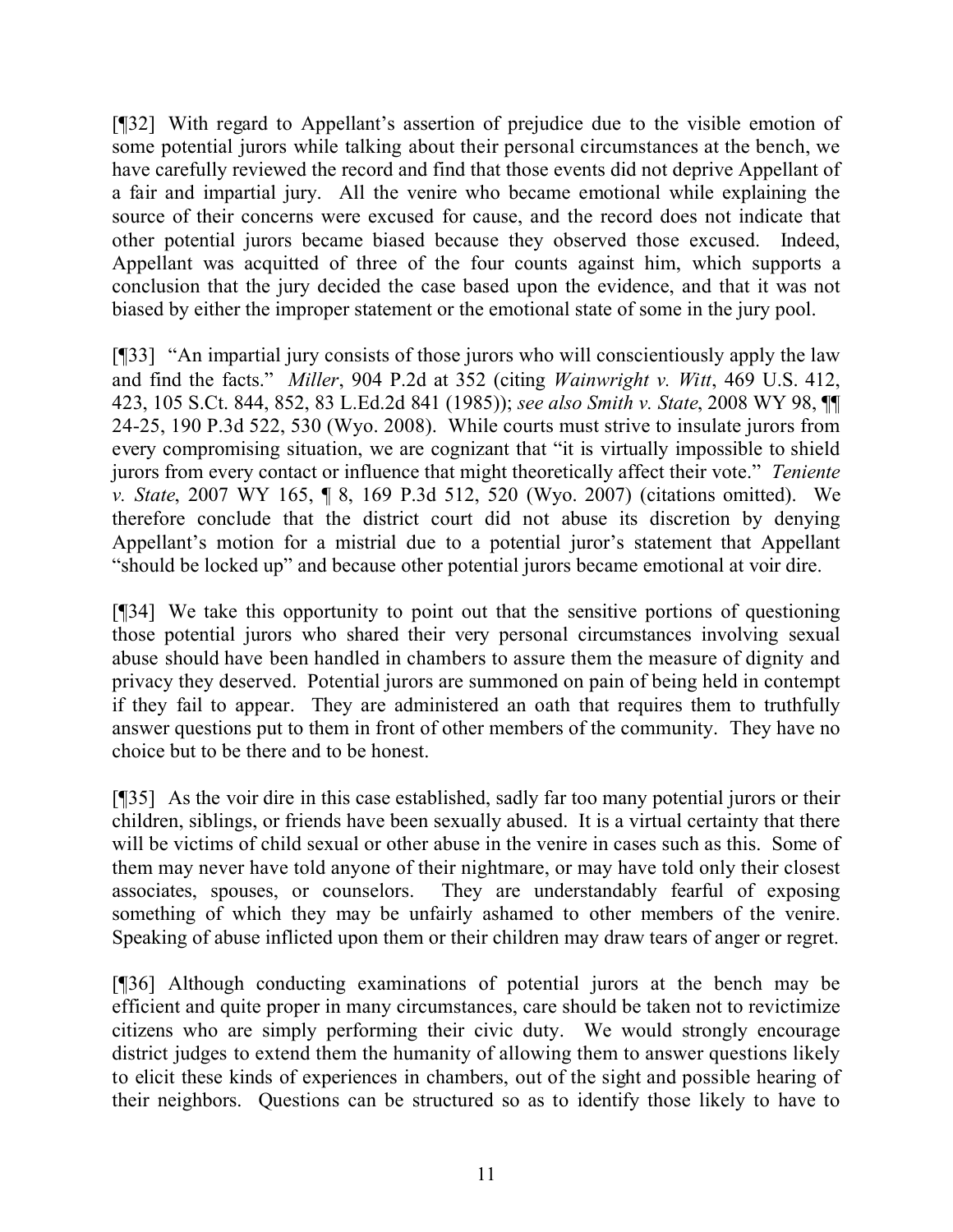disclose these kinds of experiences in order to be identified and excused early on. An assurance that they can come to chambers will alleviate the anxiety potential jurors must feel in the unfamiliar and foreboding environment of a crowded courtroom. We believe this is in fact the more common practice, and that it is the proper way to treat citizens who must divulge very personal information when they serve our judicial system.

### *Supplemental Jury Instruction*

[¶37] After a few hours of deliberating, the jury sent an articulate and observant note to the judge asking what "act" Appellant was accused of attempting to commit in Count III.

> At this point, the jury is deadlocked on a decision of the Count III contained within Instruction No. 19. This stems from the ambiguity of element 5, specifically the words "an act." While some feel it applies to the alleged attempt to approach the pubic area, others feel it applies to any attempted "sexual contact" which may have occurred on the "Halloween" [movie] incident. It has even been suggested that perhaps incidents earlier in December of 2007 apply. The very non-specificity invites the notion that this charge is a "Hail Mary" for the prosecution should the other charges fail. We, the jury, ask for specificity, or at least guidance, in the absence of such specificity of charge. All 3 of the other charges are more specific.

This was the very question the trial judge raised at the instruction conference.

[¶38] Over Appellant's objection, the district court determined it was appropriate to give the following supplemental instruction:

#### **Instruction No. 27**

You are instructed that the act alleged in Element 5 of Instruction No. 19 is "attempting to touch [A.I.'s] vaginal area."

This instruction appropriately tracked the language in the Information<sup>3</sup> and it made the instruction regarding Count III consistent with the instructions on Counts I and II. *See supra*, ¶ 18.

 $3$  The Information states with respect to Count III that Appellant "did attempt to touch A.I.'s vaginal area. . . ."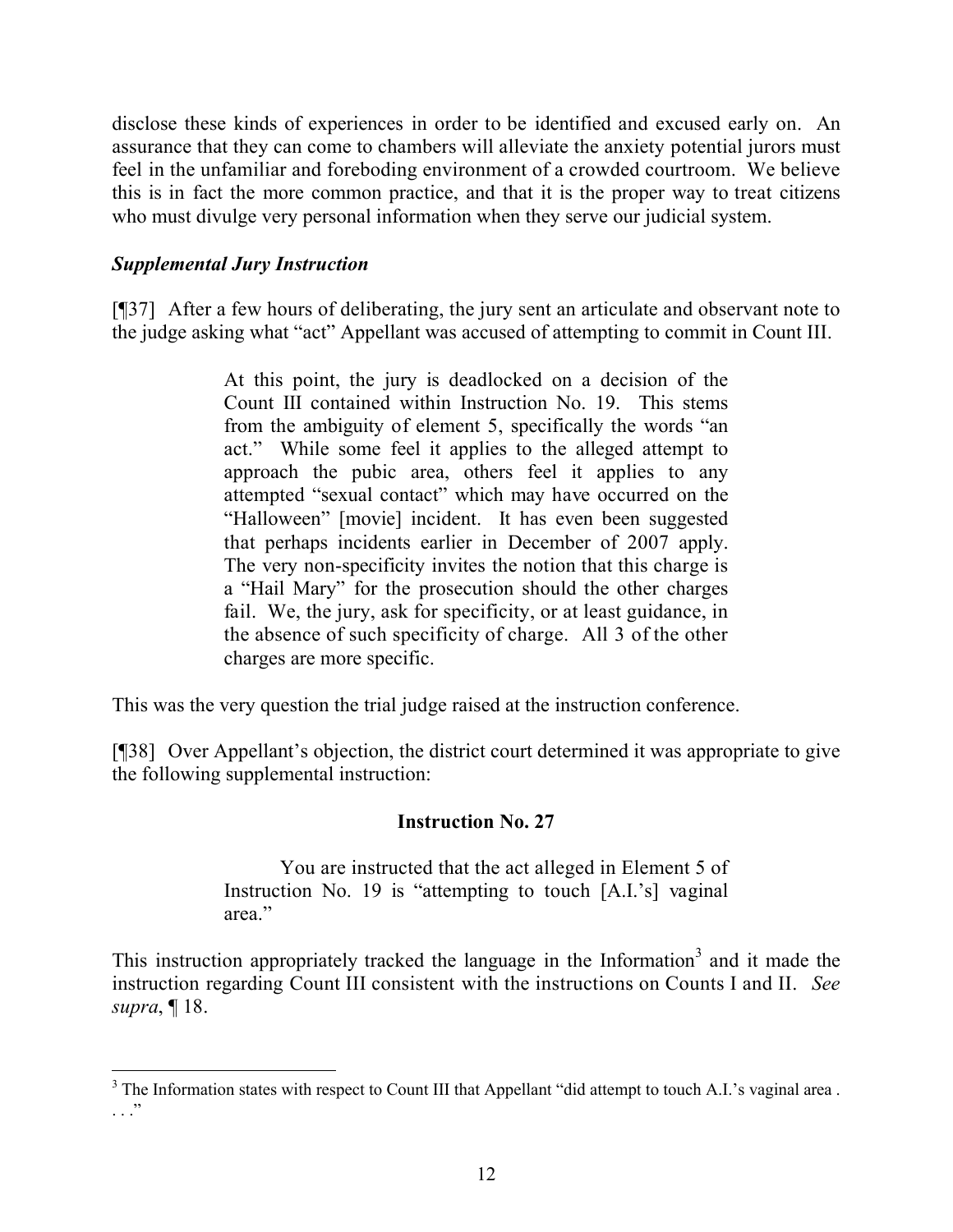[¶39] Appellant argues that Instruction No. 27 was improper and that the district court improperly invaded the province of the jury as the trier of fact. He contends that the supplemental instruction impermissibly instructed the jury on facts it should consider rather than just answering a question about the law.

[¶40] When we review claims of error involving jury instructions, the district court is afforded significant deference. *Luedtke v. State*, 2005 WY 98, ¶ 28, 117 P.3d 1227, 1232 (Wyo. 2005). A district court is "given wide latitude in instructing the jury and, as long as the instructions correctly state the law and the entire charge covers the relevant issue, reversible error will not be found." *Id.* (citations omitted); *see also Hawes v. State*, 2014 WY 127, ¶ 15, 335 P.3d 1073, 1078 (Wyo. 2014). Its ruling on an instruction must be prejudicial to constitute reversible error. *Heywood v. State*, 2007 WY 149, ¶ 26, 170 P.3d 1227, 1234 (Wyo. 2007) (citation omitted), *abrogated on other grounds by Granzer v. State*, 2008 WY 118, 193 P.3d 266 (Wyo. 2008). Because the purpose of jury instructions is to provide guidance on the applicable law, prejudice will result when the instructions confuse or mislead the jury. *Id.*

[¶41] Where the original instructions are insufficient and confusing, we have found that not providing a supplemental instruction identifying the conduct claimed to constitute a crime under a particular count of an Information can result in prejudicial error. In *Heywood*, we reversed the defendant's conviction because the district court declined to give a supplemental instruction to address the confusion reflected in a written question to the judge. *Id.*, ¶ 30, 170 P.3d at 1235. There, the jury instructions on each of three separate counts identified the charged acts as a "sexual intrusion," but failed to identify which count related to each of the defendant's alleged separate "sexual intrusion[s]." *Id.*, ¶ 22, 170 P.3d at 1233. The jury asked the judge to clarify what particular act, *i.e*., which alleged specific sexual intrusion, related to which count. *Id.*, ¶ 18, 170 P.3d at 1232. The district court refused to supplement the jury instructions, responding only that it was unable to provide further instruction and that the jury had to rely on its recollection of the evidence and argument and then reach a decision utilizing the instructions already given. *Id.*, ¶ 19, 170 P.3d at 1232.

[¶42] On appeal, we held that the district court's refusal to provide further instruction was prejudicial because the jury did not know which act it was asked to convict the defendant of under each count. *Id.*, ¶ 30, 170 P.3d at 1235. In so holding, we succinctly observed that: "(1) instructions that leave doubt as to the circumstances under which the crime was committed are insufficient; (2) instructions that confuse or mislead the jury are insufficient; (3) jury questions revealing confusion or a lack of understanding should be answered." *Id.,* ¶ 29, 170 P.3d at 1235. We also pointed out that Wyoming statutes permit a judge to "further instruct the jury after deliberations have begun when a question arises as to the evidence or the law, and in numerous cases over the years we have addressed the exercise of that discretion." *Id*., ¶ 27, 170 P.3d at 1235; *see* Wyo. Stat. Ann. §§ 1-11-209 and 7-11-204 (LexisNexis 2013).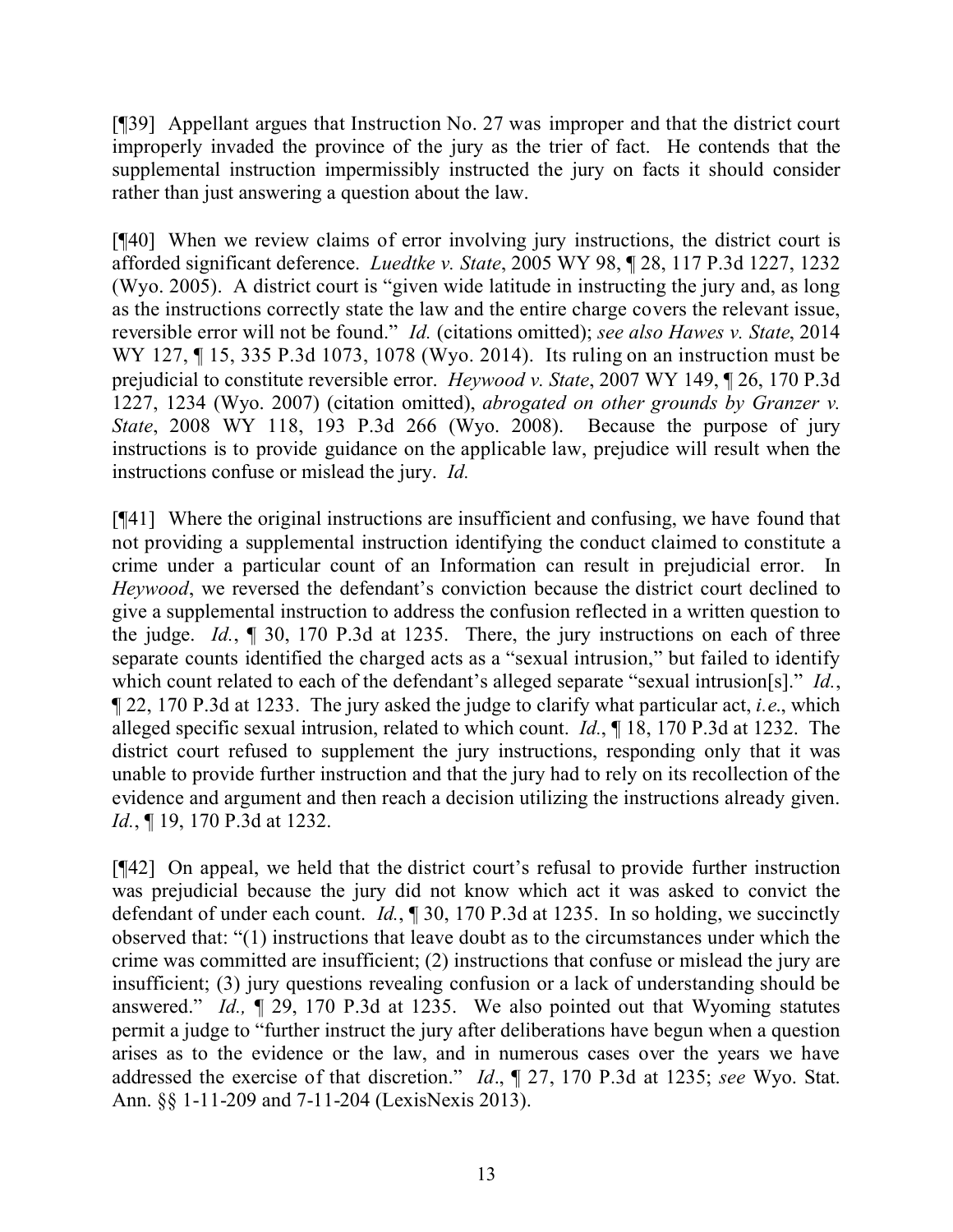[¶43] Accordingly, if the original instructions are insufficient or if the jury expresses confusion or lack of understanding of a significant element of the applicable law, it is a court's duty to provide additional instructions. *Heywood*, ¶ 28, 170 P.3d at 1235 (citing 75A Am.Jur.2d *Trial* § 944 (2007)). The district court did exactly that in this case. It correctly gave a supplemental instruction that followed the language in the Information and clarified the confusing and ambiguous language in the original instruction relating to Count III.

[¶44] In support of his argument, Appellant relies upon our holding in *Snow v. State*, 2009 WY 117, 216 P.3d 505 (Wyo. 2009). In *Snow*, we analyzed a judge's duty to instruct the jury, highlighting the differences between legal and factual matters. Quoting the United States Court of Appeals for the District of Columbia Circuit, we said:

> Juries' legal questions, which are what usually prompt supplemental instructions, differ fundamentally from their factual questions for an obvious reason: juries do not serve as the "triers of law." They are not expected to divine the law for themselves the way they are expected to find the facts. Rather, the trial judge, aided by counsel, provides the jury with the proper legal standard. Indeed, when a jury makes explicit its legal difficulties a trial judge should clear them away with concrete accuracy.

> By contrast, where a jury's questions relate to a factual matter, a substantive reply (whether by the judge or the attorneys) risks interfering with the jury's exclusive responsibility for resolving factual questions. For this reason, several circuits have upheld district courts that refused to answer juries' factual questions[.]

*Id.*, ¶ 31, 216 P.3d at 515 (quoting *United States v. Ayeni*, 374 F.3d 1313, 1320 (D.C. Cir. 2004) (Tatel, J., concurring)) (citations and quotation marks omitted); *see also Dawes v. State*, 2010 WY 113, ¶ 32, 236 P.3d 303, 310 (Wyo. 2010).

[¶45] This Court found that the jury's question in *Snow* asked about facts to support the charge. *Snow, ¶* 32, 216 P.3d at 516. We reversed the district court because its answer to the question impermissibly directed the jury to facts that tended to support a conviction of the charge, rather than simply explaining what conduct was charged. *Id.*, ¶ 35, 216 P.3d at 517. In reaching our conclusion, we reasoned that

> [t]his case is nothing like *Heywood* where we reversed because the district court failed to provide a substantive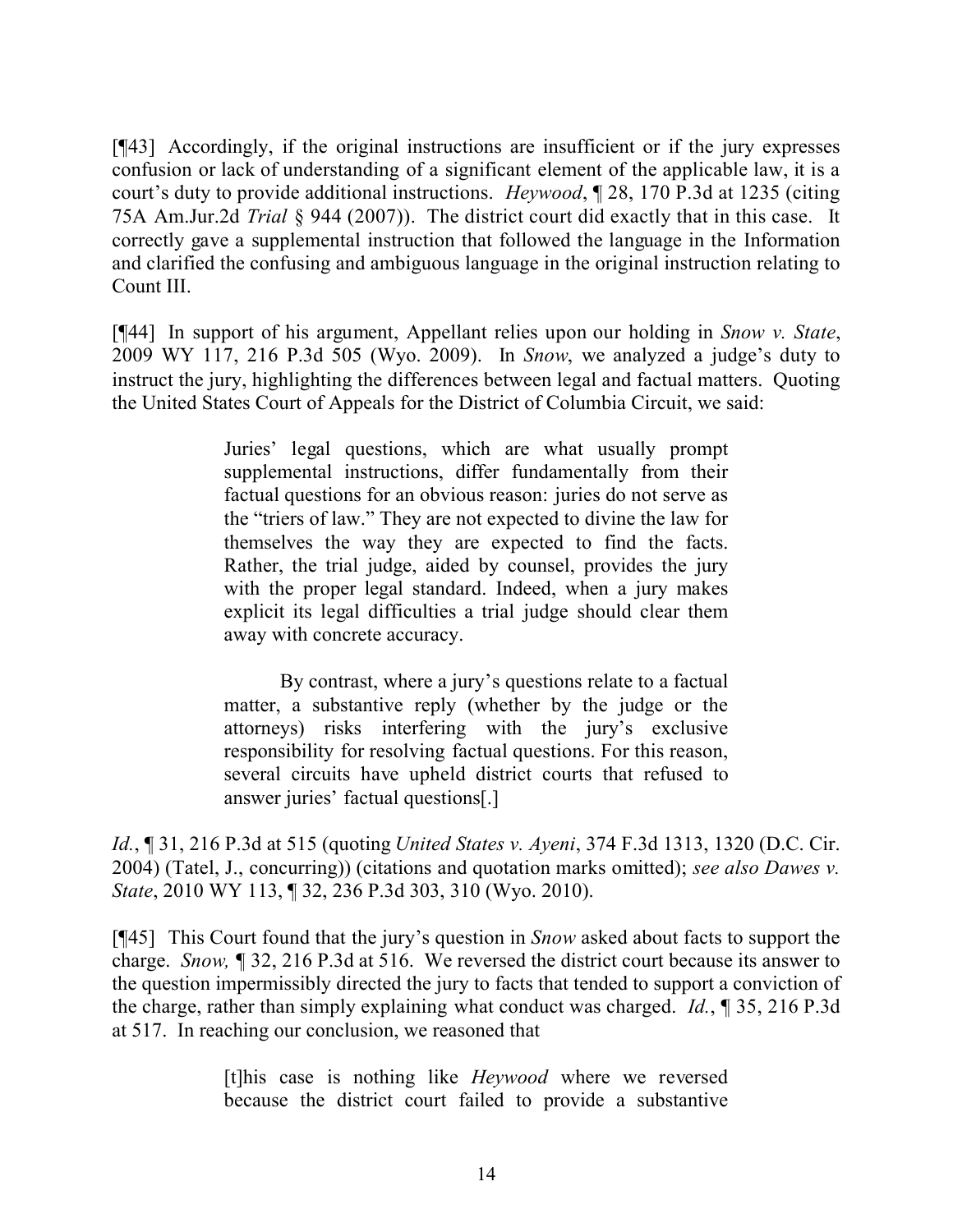answer to a jury question. The jury there did not ask what evidence should be considered in regard to each crime charged, but asked which crime it was to deliberate upon under each count.

*Id.*, **[33, 216 P.3d at 516 (citation omitted).** 

[¶46] As in *Heywood*, the jury in this case did not ask what evidence should be considered with regard to each crime charged; rather, it asked what conduct was alleged to constitute the crime charged in Count III. The district court followed our direction in *Heywood* and provided an appropriate supplemental instruction consistent with the Information. It did not therefore abuse its discretion.

# *Delay in Sentencing*

[¶47] One year and seventeen days after Appellant's conviction, the district court imposed his sentence. Appellant filed a motion to dismiss sentencing for violation of his right to a speedy sentencing, which was denied. He challenges the district court's denial of that motion, asserting that he was denied due process because of the delay between his conviction and sentence.

[¶48] We review claims that a sentence was not imposed within a reasonable time under an abuse of discretion standard. *Roesch v. State*, 2008 WY 141, ¶ 5, 196 P.3d 795, 797 (Wyo. 2008); *Schade v. State*, 2002 WY 133, ¶ 14, 53 P.3d 551, 557 (Wyo. 2002). "This Court will not disturb a sentence on the ground of sentencing procedures absent a showing by the defendant of an abuse of discretion, procedural conduct prejudicial to him, circumstances that manifest inherent unfairness and injustice, or conduct that offends the public sense of fair play." *Roesch*, ¶ 5, 196 P.3d at 797 (citation omitted).

[¶49] Wyoming's Rules of Criminal Procedure instruct that a "[s]entence shall be imposed without unnecessary delay, but the court may, when there is a factor important to the sentencing determination that is not then capable of being resolved, postpone the imposition of sentence for a reasonable time until the factor is capable of being resolved." W.R.Cr.P. 32(c)(1). In *Yates v. State*, 792 P.2d 187 (Wyo. 1990), this Court recognized the right to a speedy sentencing and created a presumption of unreasonableness when a sentence is delayed for more than a year after guilt is established. We did so based upon concerns of fundamental fairness that due process guarantees:

> We elect to hold that a delay in sentencing in excess of one calendar year from the date guilt is established, either by trial, whether to a jury or to the court, or upon a plea of guilty or nolo contendere, is presumptively unreasonable. A court may not pronounce sentence on a defendant after the expiration of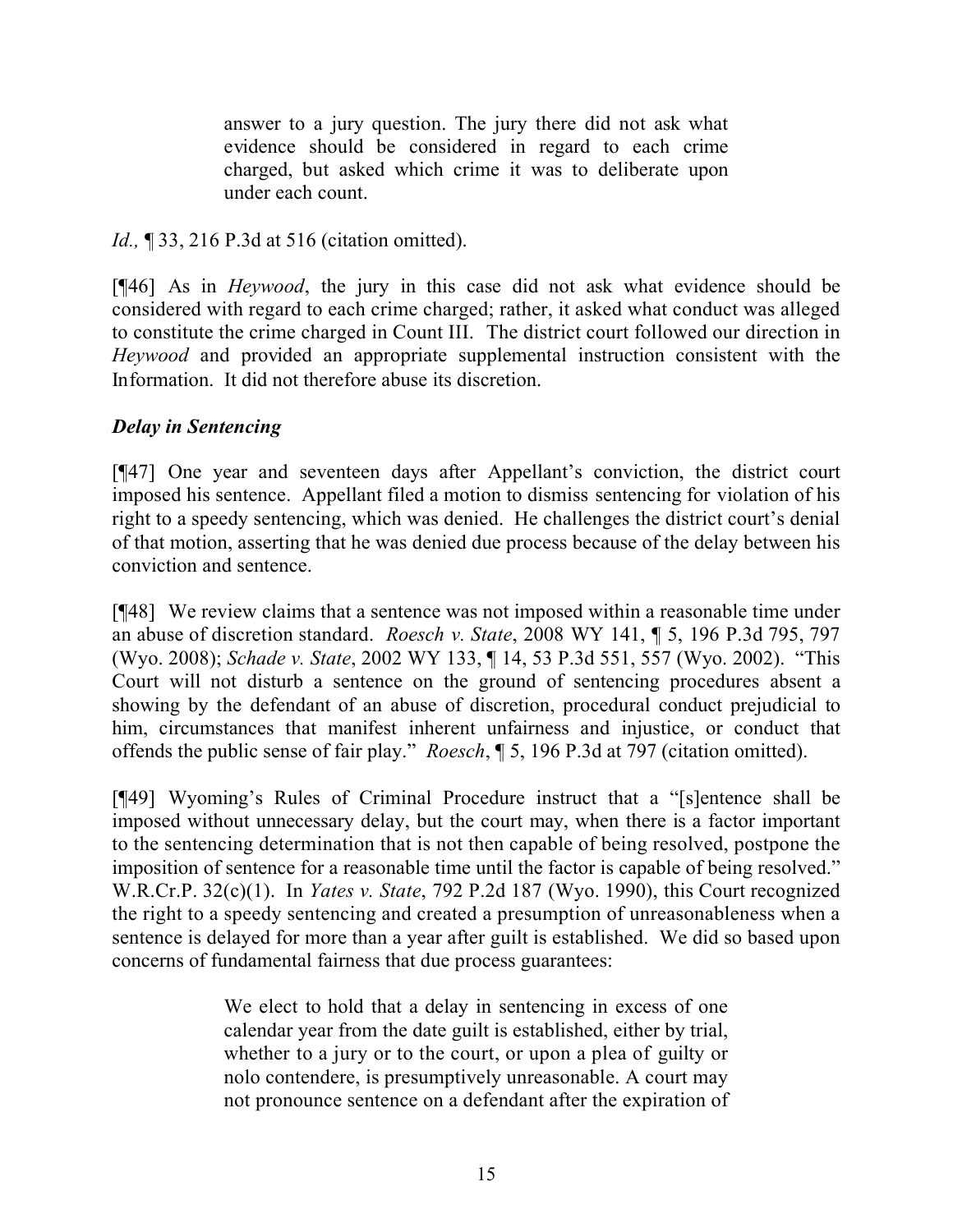such time, unless the record clearly establishes those facts and circumstances that excuse the delay, thus making later imposition of the sentence reasonable. The State must bear the burden of establishing those facts and circumstances. . . . While we hold that the delay in excess of one year is presumptively unreasonable, we do not hold that the delay serves to deprive the district court of jurisdiction. Rather, we hold that the delay exceeds the bounds of reason if it occurs beyond that date and, in the interest of fairness, due process of law, and expeditious handling of court matters, a court should be foreclosed from imposing sentence after the one year period of time.

. . . . .<br>. . . . . .

The rule that we espouse protects important rights of the convicted defendant. It serves to prevent the possibility that a greater punishment than is deserved will be imposed because of subsequent conduct that results in a violation of the probation. It also serves to ensure that any vagaries of memory will not interfere with the imposition of a sentence appropriate to the individual and the crime.

*Id.* at 191-92.

[¶50] In *Schade v. State*, sentencing was delayed roughly one year and thirty days after a change of plea. After reviewing the reasons for the delay, we held that the State met its burden by showing that much of the delay was caused by frequent continuances requested by the defendant. 2002 WY 133 at ¶ 15, 53 P.3d at 558. We explained that "[t]he district court permitted [defendant] and his counsel to thoroughly pursue a wide range of alternative community placement options prior to sentencing . . . [and he] was given the opportunity to investigate and apply for acceptance in a variety of programs." *Id.* "The court could have limited this process, but the failure to cut short these inquiries was not an abuse of discretion or unreasonable under the circumstances." *Id.*

[¶51] A few years later, in *Roesch v. State*, we dealt with another speedy sentencing claim and again found that the State had provided sufficient facts and circumstances to excuse the delay. 2008 WY 141 at ¶ 23, 196 P.3d at 800. The defendant pleaded guilty in February 2006, but was not sentenced until December 2007. *Id.*, ¶ 8, 196 P.3d at 797. Because the delay between defendant's guilty plea and sentencing was obviously more than one year, we found that under *Yates* the delay was presumptively unreasonable and that the State was required to present facts and establish circumstances which excused the delay. *Id.* After examining the circumstances explaining why the defendant had not been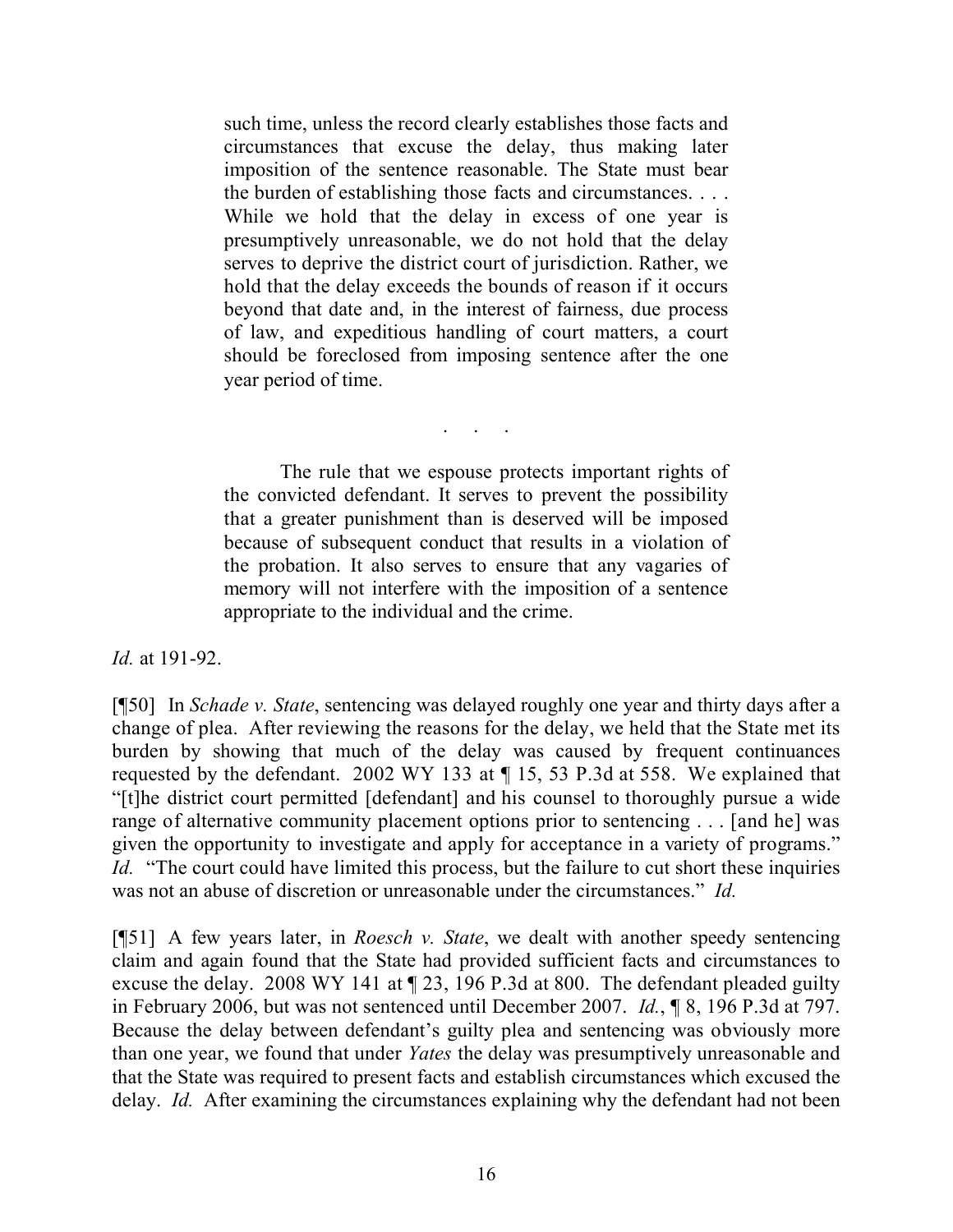sentenced in a timely fashion—he had been taken into custody by federal authorities pursuant to a writ of habeas corpus *ad prosequendum* and remained in federal custody until those proceedings ended—we concluded the State had met its burden. *Id.*, ¶ 23, 196 P.3d at 800.

[¶52] In the instant case, we are convinced that the State carried its burden to satisfactorily explain the delay, and that it was not unreasonable for the district court to sentence Appellant one year and seventeen days after his conviction. As set forth above, *see* ¶ 21, there were several legitimate reasons for the length of time between conviction and imposition of sentence. Various significant issues, including W.R.E. 404(b) evidence questions, required resolution before the sentencing hearing could take place. Scheduling conflicts with counsel for both sides compounded the situation to a certain extent. A considerable portion of the delay was attributable to Appellant. *See* ¶ 21; *Roesch*, ¶ 23, 196 P.3d at 800 ("When delays in sentencing are caused by the defendant, we have held that they are excusable.").

[¶53] The circumstances here are plainly different than those in cases where we determined that the sentences were void due to the district court's violation of the defendants' rights to a speedy sentencing. In *Roesch*, we distinguished those cases, explaining:

> This case is very different from the circumstances where we ruled that the sentences were void because the district court violated the defendants' rights to a speedy sentencing. In *Yates*, the district court had attempted to use a Wyo. Stat. Ann. § 7-13-302 (Michie 1987) sentence deferral on one of several counts and, accordingly, had delayed the imposition of sentence on the deferred count for more than a decade. Applying the newly adopted rule, this Court concluded that the district court's decision to suspend imposition of sentence for more than ten years was unreasonable. In *Daugherty*, the district court deferred sentencing on one of two counts for an undetermined amount of time, without stating its reasons for doing so. After revoking Daugherty's probation on the first count, the district court proceeded to sentence him on the second count. The sentencing took place three years after guilt had been established. We ruled that the delay was unreasonable.

> Because the sentences in *Yates* and *Daugherty* were imposed after the defendants engaged in subsequent bad conduct, this Court was concerned that their due process rights had been violated because they were subjected to